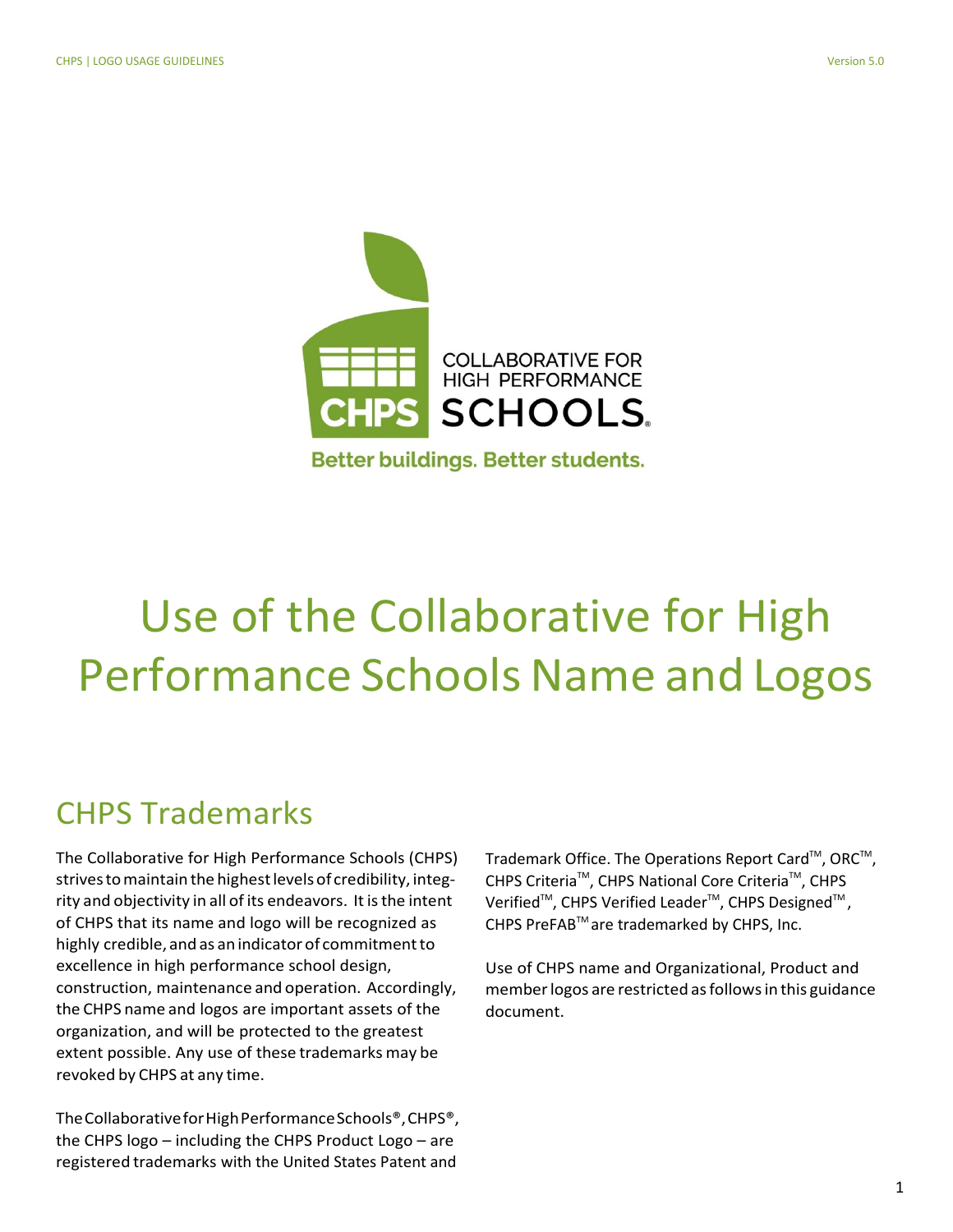# CHPS Name and Organizational Logo



**Better buildings. Better students.** 

The words "Collaborative for High Performance Schools," CHPS, and the CHPS logo may be used only as permitted by law, or as specifically approved in advance and in writing by CHPS. Any use of these trademarks may be revoked by CHPS at any time.

To request CHPS approval to use CHPS name and logo trademarks, the applicant must request such approval in writing. No specific form of proposal is required, but the proposal should include a detailed explanation of the proposed use, and include relevant contact information and website URL. Once approved, CHPS shall issue a name and/or logo usage approval letter setting forth the

detailed terms and conditions of the authorization. Once approved, a use may be republished or redistributed without further approval, provided all of the provisions of this policy are met.

Proposed uses of the CHPS name and/or logo are subject to the approval of CHPS, in its sole discretion. Decisions of CHPS concerning name and logo usage are final.

#### Standard of Use for the CHPS Organizational Logo

Approvals of use of the CHPS name and/or logo shall conform to the followingstandards:

> A. The CHPS name and/or logo shall not be modified, distorted or altered in anyway.

B. The contents of any publication or advertisement bearing the CHPS name or logo must be clear, accurate and not misleading or likely to be misleading. All publications or advertisements including the CHPS name or logo must include the following disclosure: "This [design, product, proposal, etc.] is not endorsed by or a division or affiliate of CHPS. These products [or services] are provided by [name

of firm], not CHPS."

C. CHPS name and logo usage must be in conservative proportion to the endorsed firm's name and logo. Usage deemed too large, repetitive or misleading in the reasonable discretion of the CHPS CEO or designate may be rejected.

D. Questions regarding the appropriateness of the use of the CHPS name or CHPS Organizational Logo in a prospective or draft advertisement or announcement should be submitted to CHPS for review.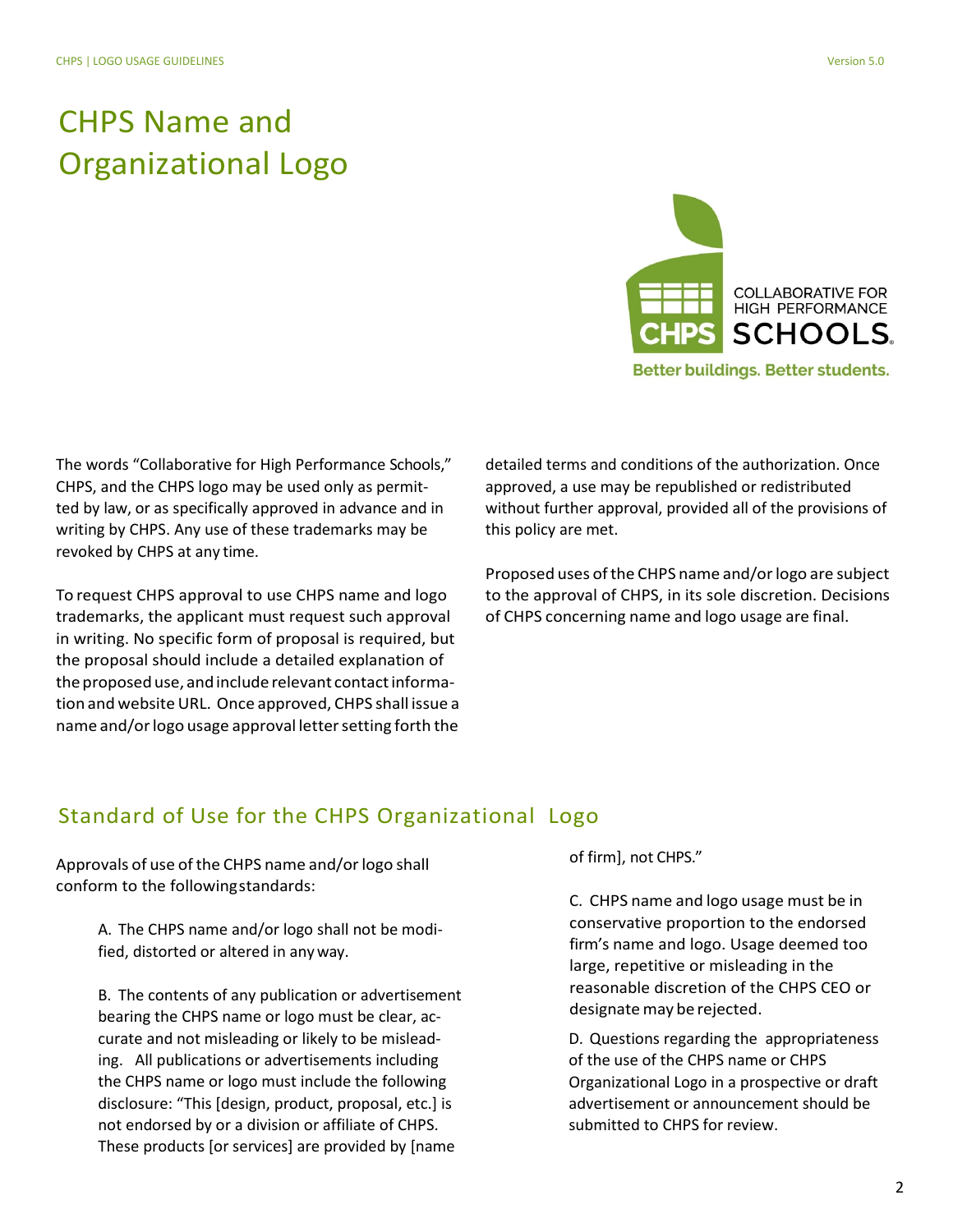# CHPS Product Logo



The CHPS Product Logo is distinguished from the CHPS Organizational Logo by the word "Product" under the logo. The CHPS Product Logo is available for use by manufacturers on products that currently have earned CHPS Pre-Approval (based on lab testing results, thirdparty certification, or CHPS self-certification forms for Low Emitting Materials or other attributes). Pre-Approved Products may be listed in the CHPS Pre-Approved Product Database on Zerodocs.com, in the Sustainable Minds Transparency Catalog, or on other listing services.

The CHPS Product Logo may only be used in reference to the specific product listed on the CHPS Pre-Approval Certificate, not to the manufacturing company (or broker or distributing company) in general. If a product family is listed, each product from that family may use the CHPS Product Logo.

In print materials and on product packaging, the CHPS Product Logo may be used to indicate product compliance with the CHPS Criteria.

In online materials, the CHPS Product Logo may be used only while the product has a valid CHPS Pre-Approval Certificate. The CHPS Product Logo may be placed on the member's website as an unlinked label or as a link to the CHPS listings on Zerodocs.com, on Sustainable Minds Transparency Catalog, on another listing service where the CHPS Pre-Approved Product Certificate is posted, to the PDF of the Pre-Approved Product Certificate. It may not be linked to any pages on https:/[/chps.net o](http://www.chps.net/)r any website controlled by another entity where the CHPS Pre-Approved Product Certificate is not posted.

Online materials include, but are not limited to: webpages under the direct control of the

manufacturer; other databases which indicate the product is approved by CHPS in which the manufacturer willingly participates; manufacturercontrolled blog posts; and online advertisements, including email.

In print materials and on product packaging, the CHPS Product Logo may be used and printed only while the product's Pre-Approval Certificate is valid. If the product Certificate expires or is removed for any reason, including but not limited to reformulation of the product or the expiration of the associated listing, the manufacturer's right to use the CHPS Product Logo is immediately revoked, and the manufacturer must immediately discontinue the use and printing of the CHPS Product Logo. In addition, if revocation is due to listing expiration, existing product with the CHPS Product Logo on its packaging may continue to be sold and marketed with the CHPS Product Logo. No new products may be produced using the CHPS Product Logo on its packaging until the listing is restored.

In online materials over which the manufacturer has control, if the product listing becomes inactive, or if the use of the CHPS Product Logo is revoked for any reason, the manufacturer shall immediately remove the CHPS Product Logo.

CHPS reserves the right to require that the manufacturer disclose all locations, online and in print, in which the CHPS Product Logo is intentionally used on an annual basis.

Usage of the CHPS Product Logo must be consistent with the enclosed CHPS Brand Guide. The Logo may not be altered in anyway.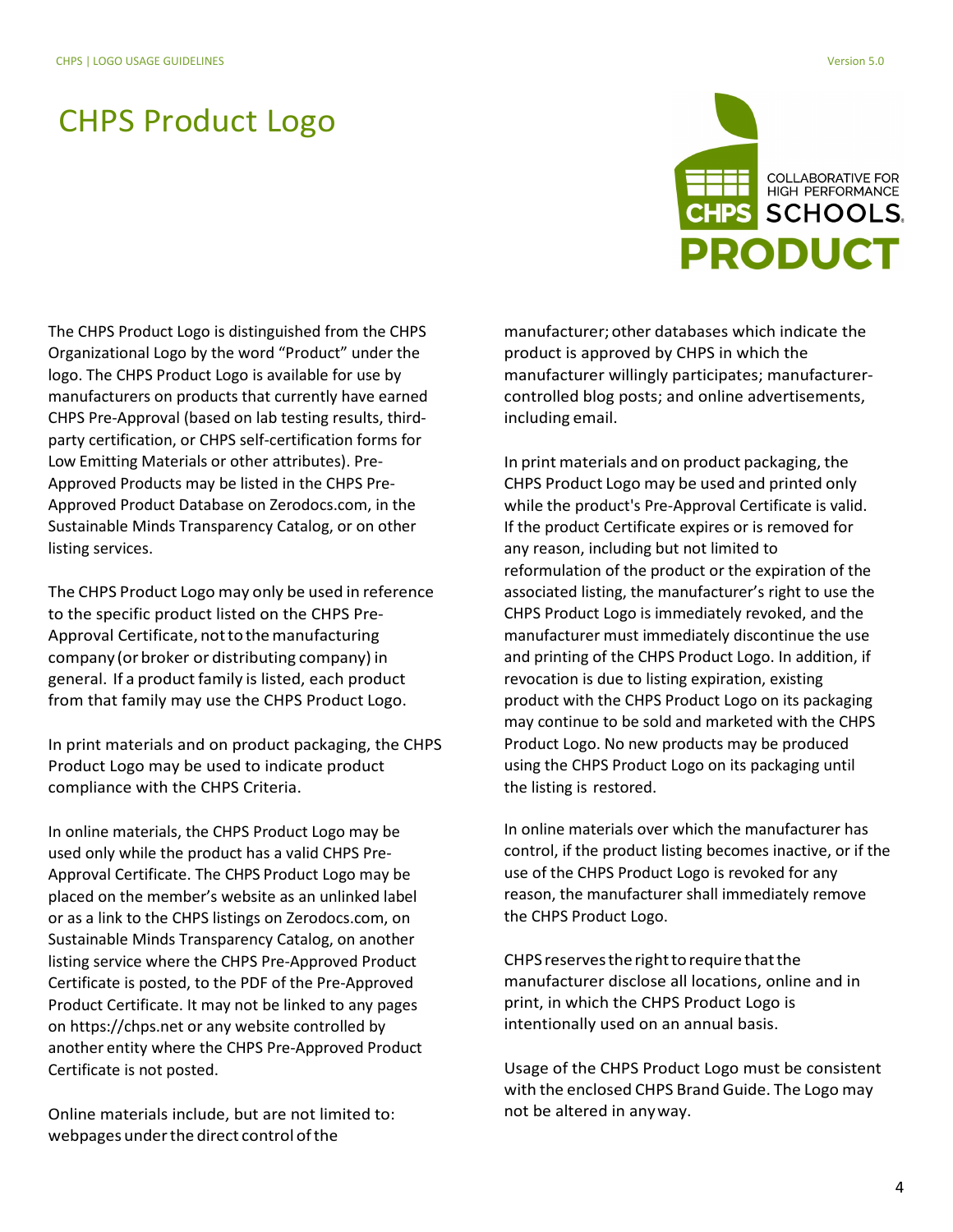#### Standard of Use for the CHPS Product Logo

Use of the CHPS Product logo shall conform to the following standards:

> A. The CHPS Product logo shall not be modified, distorted or altered in any way.

> B.The contents of any publication or advertisement bearing the CHPS Product logo must be clear, accurate and not misleading or likely to be misleading. All publications or advertisements including the CHPS Product logo must include the following disclosure: "This [design, product, proposal, etc.] is not endorsed by or a division or affiliate of CHPS.

These/this product(s) are provided by [name of firm], not CHPS."

C. The CHPS Product logo usage must be in conservative proportion to the endorsed firm's name and logo. Usage deemed too large, repetitive or misleading in the reasonable discretion of the Executive Director or his/her designate may be rejected.

D. Questions regarding the appropriateness of the use of the CHPS Product Logo in a prospective or draft advertisement or announcement should be submitted to CHPS forreview.

#### Accessing the CHPS Product Logo

Manufacturers may request the CHPS Product Logo by contacting CHPS at 415-957-9888 o[r info@chps.net.](mailto:info@chps.net.)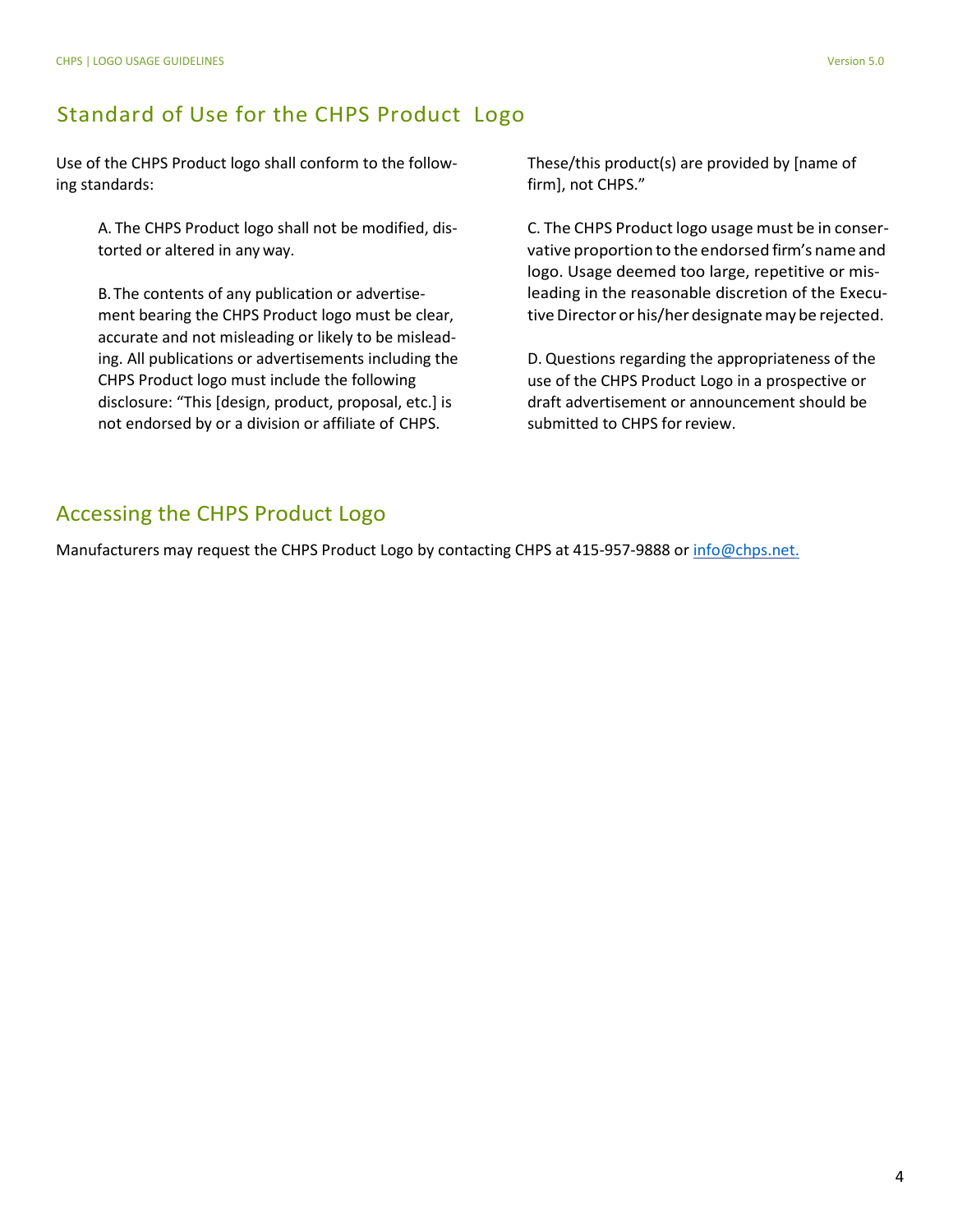## CHPS Member Logo

COLLABORATIVE FOR<br>HIGH PERFORMANCE **HPS SCHOOLS.** *IEMBER* 

The CHPS Member Logo is distinguished from the CHPS Organizational and CHPS Product Logos by the word "Member"under the logo. The Member Logo is available for use by members with current standing to promote their membership with CHPS. New members receive the logo packet with con- firmation of their membership. The privilege to use the Member Logo is immediately terminated upon the lapse or termination of an organization's membership. Com- panies will be notified if membership has lapsed or been terminated.

The Member Logo may be used in connection with the

member's business and marketing materials in print and on the web. The logo may be placed on the member's website as a link to the CHPS homepage [\(https://chps.net\)](https://chps.net/) and to identify the company as a CHPS member. It may not be used to link to other pages on CHPS', the member's or any other third party website.

Manufacturers may not use the CHPS Member Logo to indicate CHPS endorsement or approval or product compliance. The CHPS Organizational Logo may not be used to indicate membership.

#### Standard of Use for the CHPS Member Logo

Use of the CHPS Member logo shall conform to the following standards:

> A. The CHPS Member logo shall not be modified, distorted or altered in any way.

B. The contents of any publication or advertisement bearing the CHPS Member logo must be clear, accurate and not misleading or likely to be misleading. All publications or advertisements including the CHPS Member logo must include the following disclosure: "This [design, product, proposal, etc.] is not endorsed by or a division or affiliate of CHPS.

These/this product(s) are provided by [name of firm], not CHPS."

C. The CHPS Memberlogo usage must be in conservative proportion to the endorsed firm's name and logo. Usage deemed too large, repetitive or misleading in the reasonable discretion of the Executive Director or his/her designate may be rejected.

D. Questions regarding the appropriateness of the use of the CHPS Member Logo in a prospective or draft advertisement or announcement should be submitted to CHPS for review.